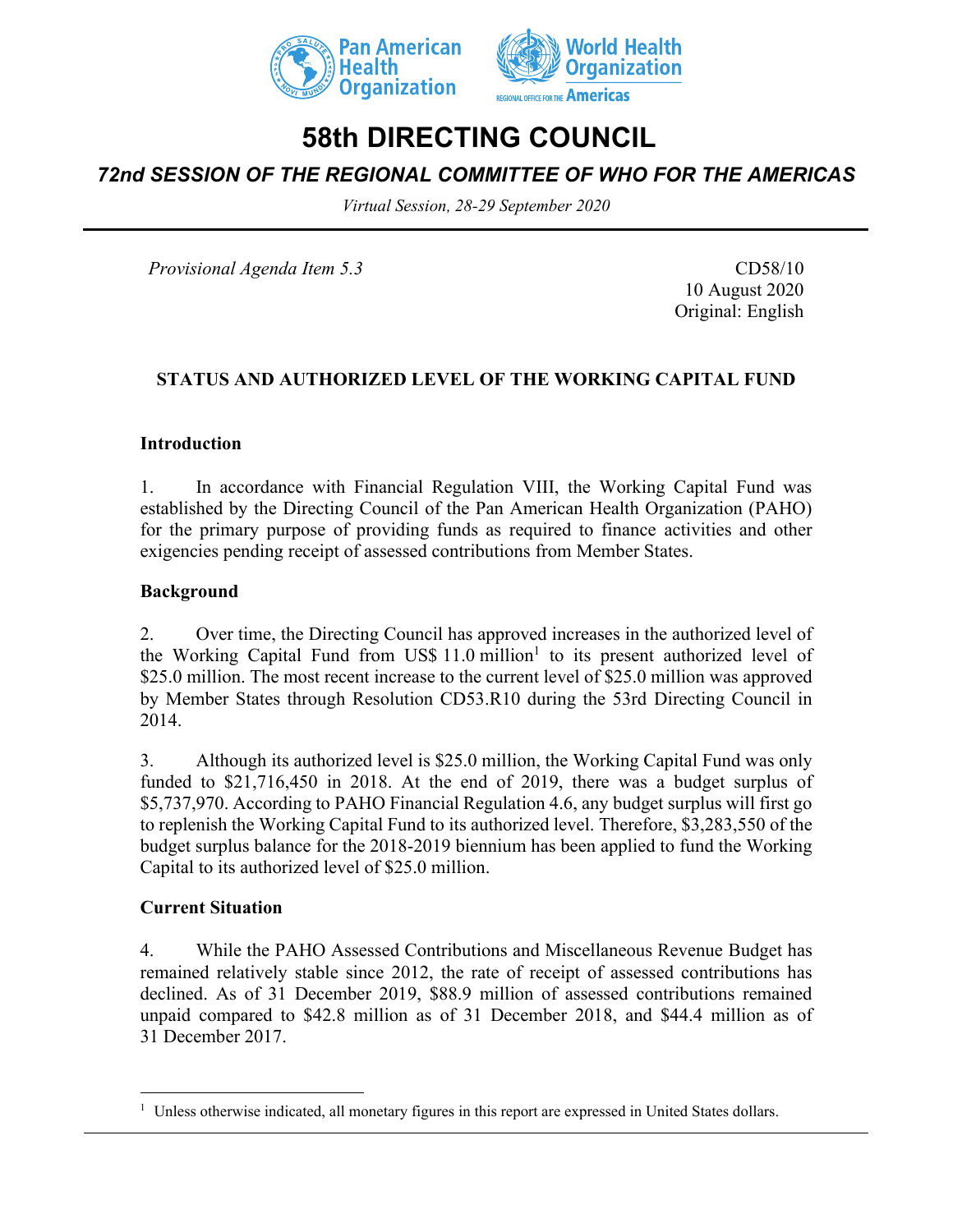5. As of 30 June 2020, the balance of assessed contributions due was \$160.2 million. As a result of the delay in the receipt of assessed contributions, the Working Capital Fund balance of \$25.0 million is fully utilized and additional unrestricted resources totaling \$71.4 million have been temporarily employed to meet budgetary requirements.

6. As of 31 July 2020, the balance of assessed contributions due was \$94.2 million. The Working Capital Fund balance of \$25.0 million is fully utilized and additional unrestricted resources totaling \$19.8 million have been temporarily employed.

7. As noted by the External Auditor, during these periods when the Working Capital Fund is fully utilized, not only is there risk of a negative impact on the sustainability of program implementation, there is no buffer available for unforeseeable, extraordinary expenses as provided for in the Financial Regulations of PAHO.

## **Proposal**

8. The Director proposes that the authorized level of the Working Capital Fund be increased from \$25.0 million to \$50.0 million to reflect the realities and risks inherent in the current political and economic environment. The proposal for the additional Working Capital requirement is based on the historical pattern of delays in payment of assessed contributions and would position the Organization to manage the uncertainties of the cash and budgetary cycles more efficiently.

9. The increase is expected to be sufficient to cover temporary cash shortfalls and to provide some flexibility in ensuring periodic funding support for other activities as set forth in the Financial Regulations of PAHO.

## **Action by the Directing Council**

10. The Directing Council is invited to review this document and consider approving the proposed resolution in Annex A.

Annexes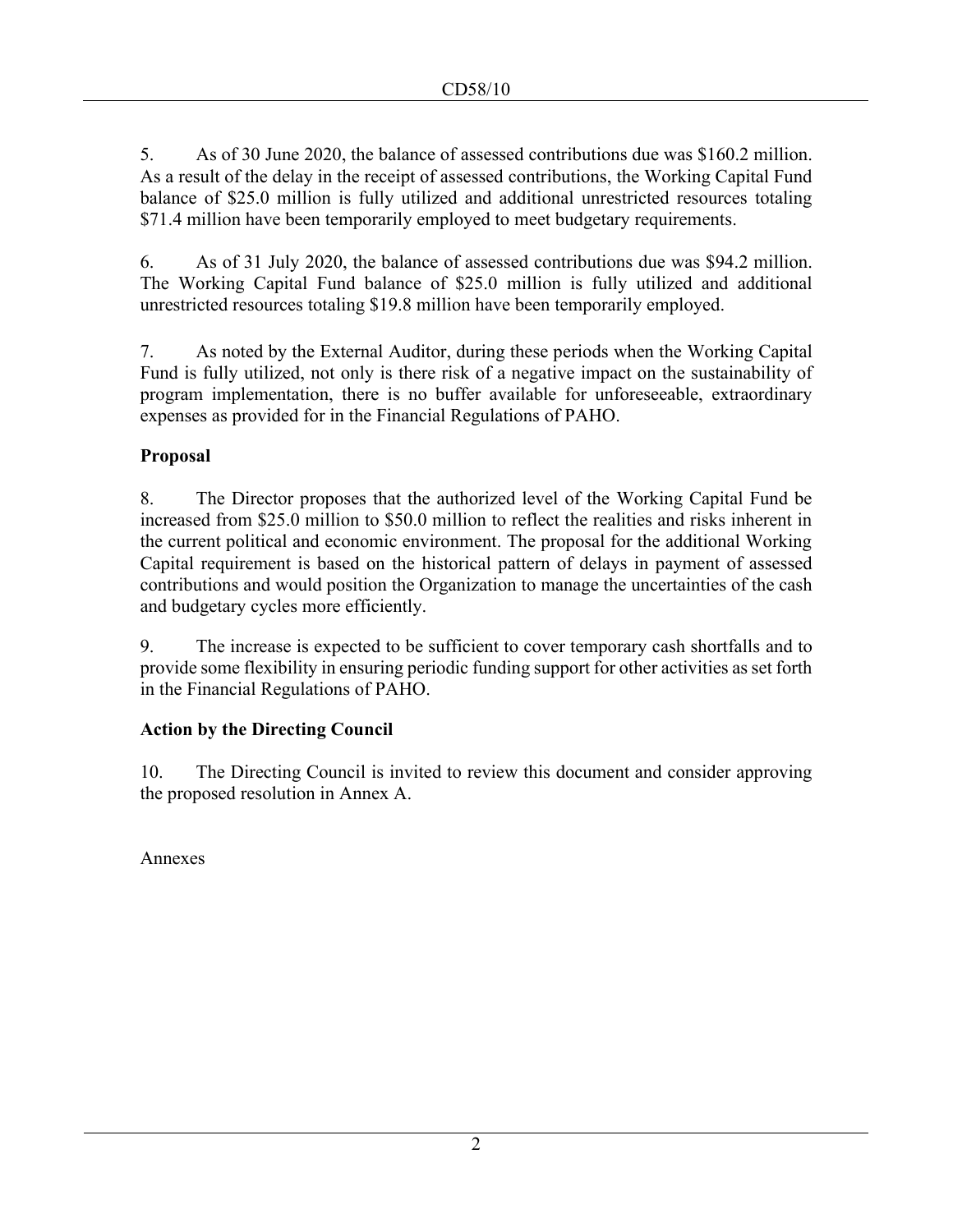



## **58th DIRECTING COUNCIL**

*72nd SESSION OF THE REGIONAL COMMITTEE OF WHO FOR THE AMERICAS*

*Virtual Session, 28-29 September 2020*

CD58/10 Annex A Original: English

## *PROPOSED RESOLUTION*

## **STATUS AND AUTHORIZED LEVEL OF THE WORKING CAPITAL FUND**

### *THE 58th DIRECTING COUNCIL,*

(PP1) Having examined the *Status and Authorized Level of the Working Capital Fund* (Document CD58/10);

(PP2) Having noted that the Director has replenished the Working Capital Fund to its current authorized level of US\$ 25.0 million;<sup>1</sup>

(PP3) Aware of the need for a buffer for unforeseeable, extraordinary expenses as provided for in the Financial Regulations of PAHO;

(PP4) Considering the recommendation of the Executive Committee concerning an increase in the authorized level of the Working Capital Fund, in recognition of the rate of receipt of assessed contributions, as well as the need to ensure that the Program Budget is carried out in an efficient and orderly manner,

#### *RESOLVES:*

(OP)1. To approve an increase in the authorized level of the Working Capital Fund from \$25.0 million to \$50.0 million.

(OP)2. To authorize the Director to finance the increase in the Working Capital Fund from any surplus of revenue over expense as a result of efficiencies realized in the implementation of the Program Budget (budget surplus).

<sup>&</sup>lt;sup>1</sup> Unless otherwise indicated, all monetary figures in this report are expressed in United States dollars.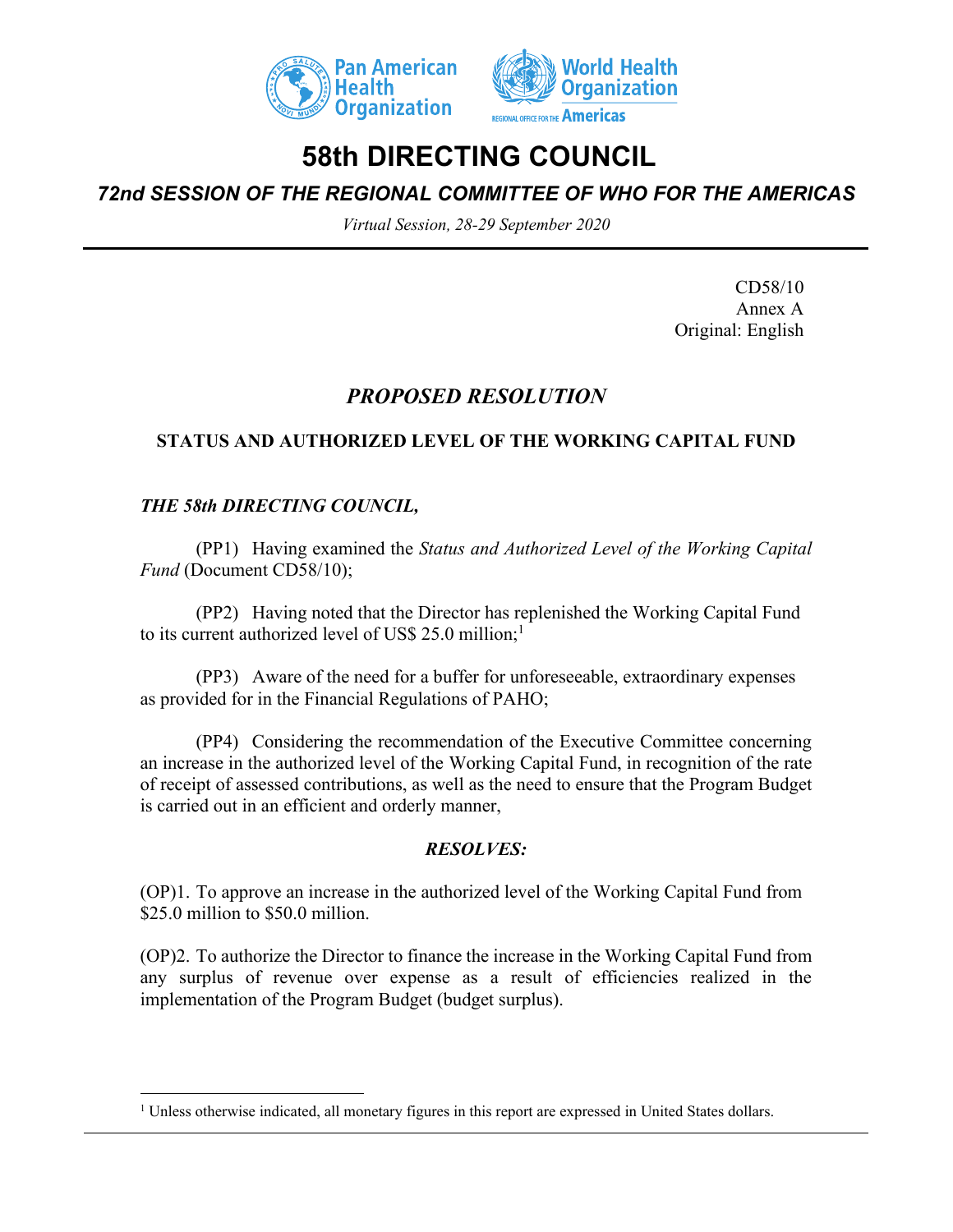



CD58/10 Annex B

## **Report on the Financial and Administrative Implications of the Proposed Resolution for PASB**

**1. Agenda item:** 5.3 Status and Authorized Level of the Working Capital Fund

**2. Linkage to [Program Budget of the Pan American Health Organization 2020-2021:](https://www.paho.org/hq/index.php?option=com_docman&view=document&alias=50372-cd57-od358-e-program-budget-paho&category_slug=cd57-en&Itemid=270&lang=en)**

*Outcome 28:* Management and administration

#### **3. Financial implications:**

**a) Total estimated cost for implementation over the lifecycle of the resolution (including staff and activities):**

| <b>Areas</b>                  | <b>Estimated cost</b><br>(in US\$) |
|-------------------------------|------------------------------------|
| Human resources               | negligible                         |
| Training                      | n/a                                |
| Consultants/service contracts | n/a                                |
| Travel and meetings           | n/a                                |
| Publications                  | n/a                                |
| Supplies and other expenses   | n/a                                |
| <b>Total</b>                  | \$25 million                       |

- **b) Estimated cost for the 2020-2021 biennium (including staff and activities):** \$2,454,421 allocated from the 2018-19 Budgetary Surplus and \$1,254,394 from the 2018-19 Revenue Surplus
- **c) Of the estimated cost noted in** *b),* **what can be subsumed under existing programmed activities?** n/a

#### **4. Administrative implications:**

- **a) Indicate the levels of the Organization at which the work will be undertaken:** Enabling functions – Planning and Budget (PBU) and Financial Resources Management (FRM)
- **b) Additional staffing requirements (indicate additional required staff full-time equivalents, noting necessary skills profile):** n/a
- **c) Time frames (indicate broad time frames for the implementation and evaluation):**

Undetermined – the Working Capital Fund will be funded incrementally to the new level as funds such as biennium surplus become available and/or are allocated.